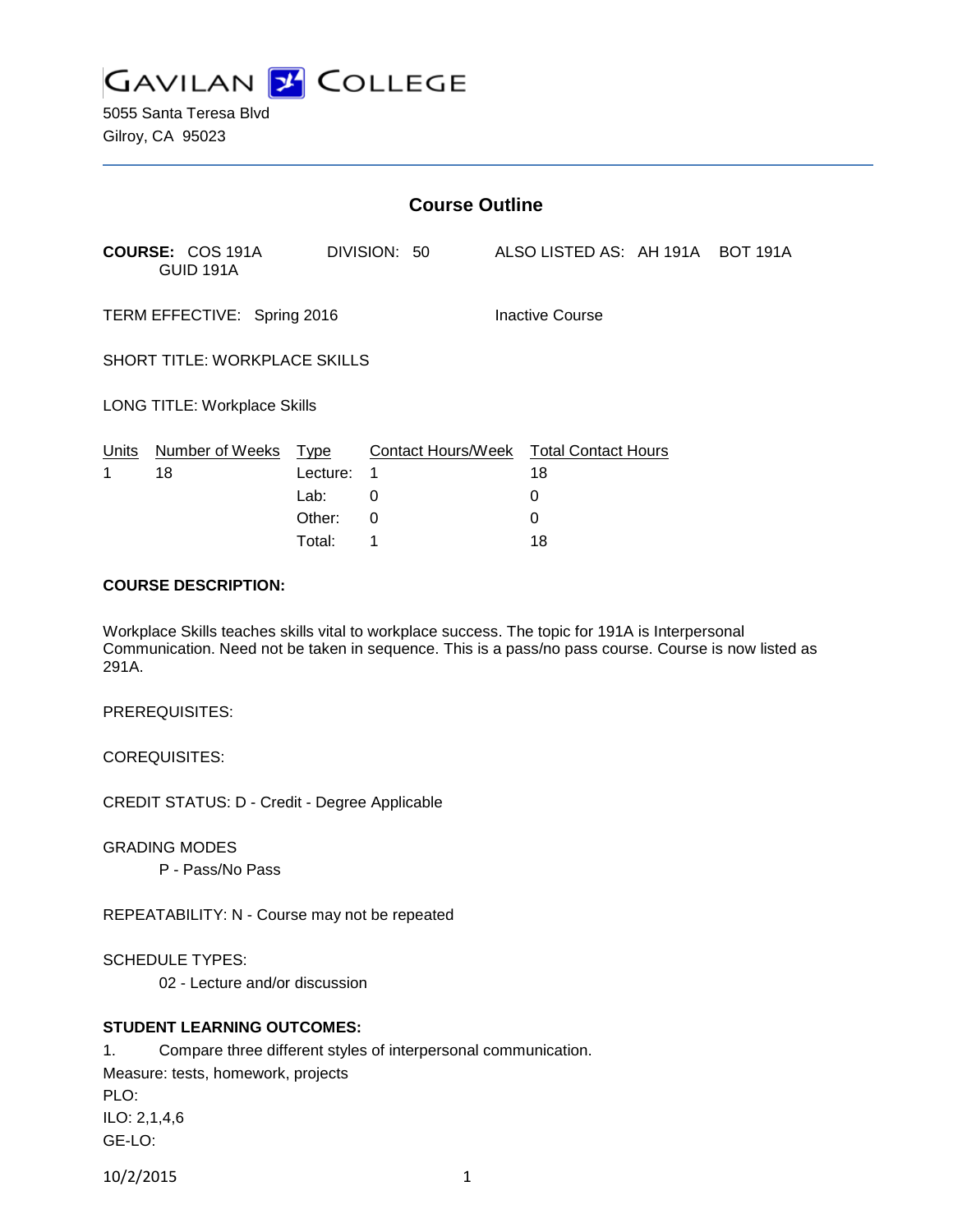Year assessed or anticipated year of assessment: 2009-10

2. Demonstrate effectively stating own needs and opinions. Measure: tests, performance, homework PLO: ILO: 1,4,2,6 GE-LO: Year assessed or anticipated year of assessment: 2009-10 3. Examine four roadblocks to good listening. Measure: homework, tests, projects PLO: ILO: 2,4,6,5 GE-LO: Year assessed or anticipated year of assessment: 2009-10 4. Compare four basic personality types. Measure: homework, tests PLO:

ILO: 2,1,4,5 GE-LO: Year assessed or anticipated year of assessment: 2009-10

5. Illustrate three methods of active listening. Measure: performance, tests, homework PLO: ILO: 2,1,4,5 GE-LO: Year assessed or anticipated year of assessment: 2009-10

#### **CONTENT, STUDENT PERFORMANCE OBJECTIVES, OUT-OF-CLASS ASSIGNMENTS**

Curriculum Approval Date: 09/28/2015 Course is now listed as COS 291A. Each week the student will complete the required assignments including reading and workbook exercises. WEEKS 1-3 3 HOURS Introduction to Interpersonal Communication. Identify the four basic personality types. Identifying your personality style. Homework: List reasons good communication is necessary for employment. Find examples of the different personality types in people you know. List professionals where particular personality styles are common or useful. Identify your primary and secondary personality style. Performance objectives: Students will be able to identify the four basic personality types.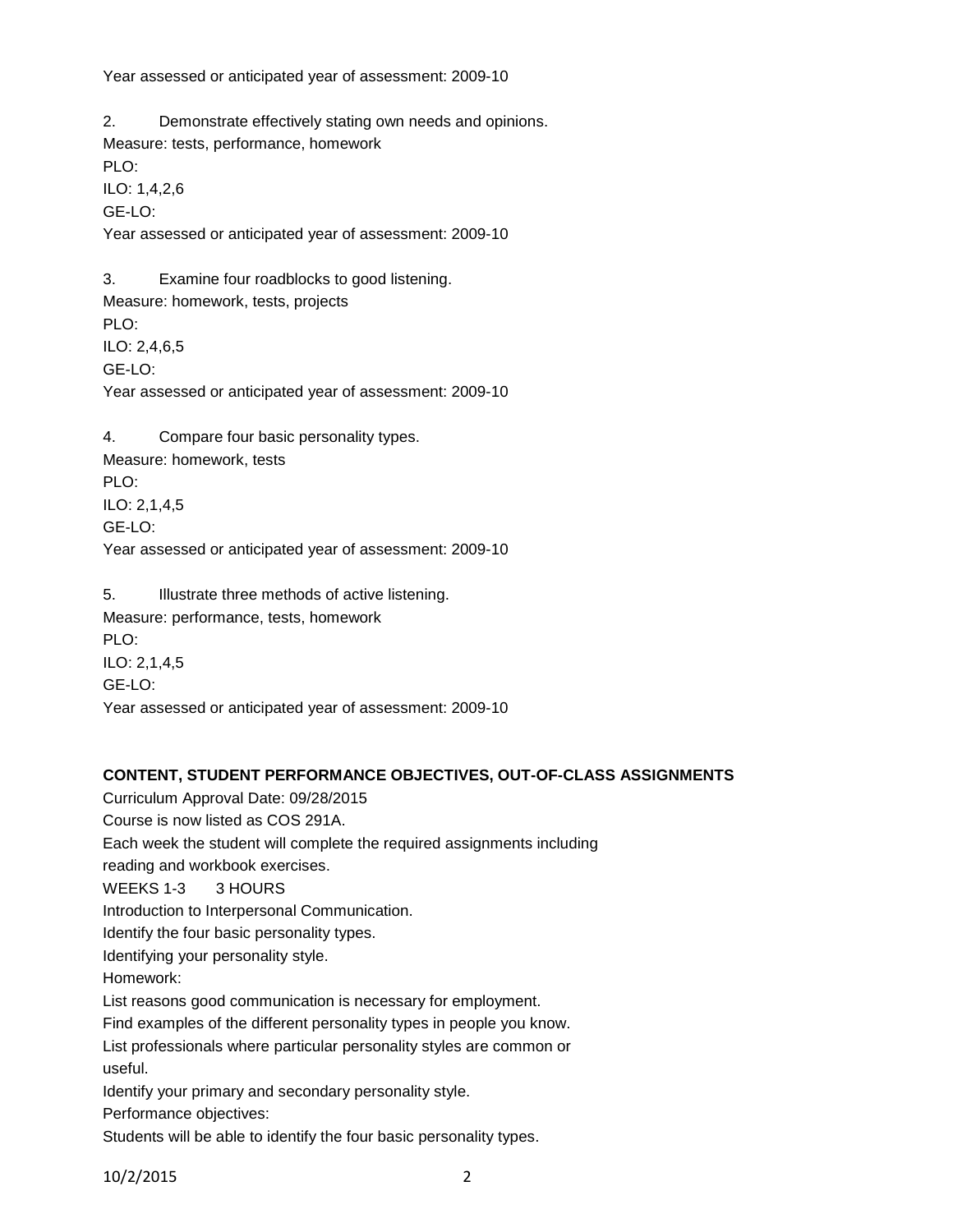Students will be able to identifying their primary and secondary personality style.

Students will be able to list personality styles useful in particular professions.

# WEEKS 4-6 3 HOURS

How to adapt to different people and styles.

How to build trust with other people and other styles.

Observing body language and speech in others and yourself. Homework:

List ways to adapt to people with different personality styles.

List good ways to build trust and ways that will reduce trust.

List 6 signs that the other person is agreeing or disagreeing with your statement.

Observe your own body language when talking to others.

Performance objectives:

Students will be able to list methods to adapt to different people and styles.

Students will be able to list methods to build trust with other people and other styles.

Students will be able to interpret body language.

# WEEKS 7-9 3 HOURS

Starting hard conversations. Words to use and avoid.

Stating your feelings. Words to use and avoid.

Feelings and body language, a crucial connection.

How to involve the other person.

Homework:

List five steps to starting hard conversations.

List two words that will often cause trouble in hard conversations.

List ways to get the other person involved in the problem.

Performance objectives:

Students will be able to list methods to start hard conversations.

Students will be able to identify good and bad ways to state feelings.

Students will know four methods to involve the other person.

WEEKS 10-12 3 HOURS

Active listening introduction.

Using more than your ears.

Simple signals and body language in active listening.

Comparing facts and feelings while listening

Homework:

Identify ways to use more than your ears when doing active listening.

List examples of facts, feelings, or both while listening.

List ways that people show active listening.

Performance objectives:

Students will be able to explain and use active listening.

Students will be able to list ways to use body language signals for active listening.

Students will be able to list ways to demonstrate active listening.

WEEKS 13-15 3 HOURS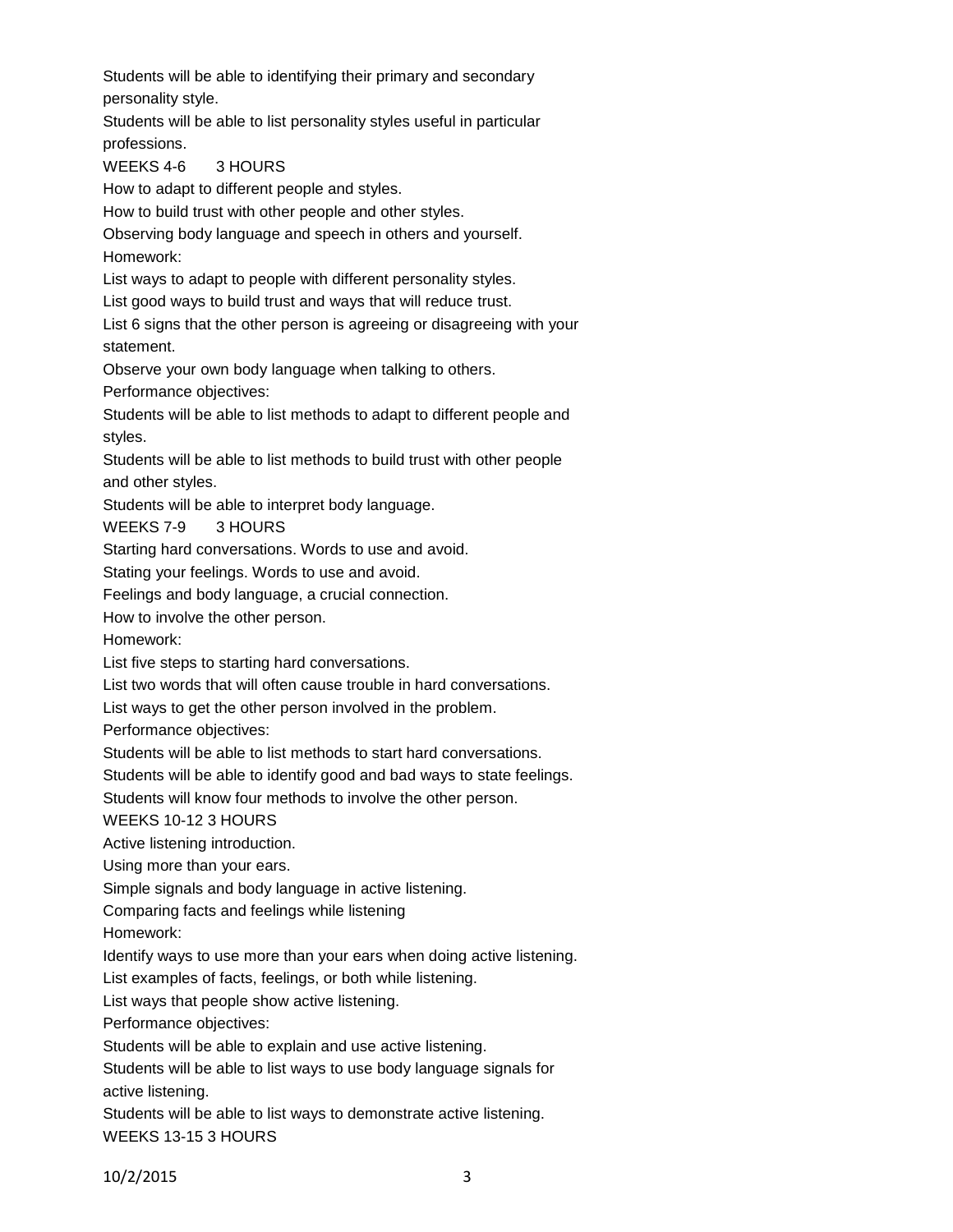Methods to help active listening: signals, mirroring, and paraphrasing. Roadblocks to good listening. Handling poor listening Using active listening to understand directions. Homework: Provide examples of signals, mirroring, and paraphrasing for good listening. List 4 roadblocks to good listening. List 5 ways to handling poor listening. Give four examples, how active listening can clarify directions. Performance objectives: Students will be able to demonstrate active listening, mirroring, and paraphrasing. Students will be able to list ways to avoid roadblocks to good listening. Students will demonstrate active listening techniques when receiving directions. WEEKS 16-17 2 HOURS Listening blockers. Dealing with conflict. Handling insults: baseballs (minor insults) or bullets. Deflecting baseballs and bullets (serious insults). How to stay calm in conflict. Getting agreements. Homework: Provide 4 examples of listening blockers. Provide 4 conflict situations and a way to deal with each. Give examples of four baseballs and methods to handle them. Give examples of four bullets and methods to handle them. Performance objectives: Students will be able to list examples of listening blockers and how to handle conflicts. Students will be able to identify and handle baseballs and bullets when listening. Students will be able to list ways to stay calm in conflict. WEEK 18 2 HOURS Final ASSIGNMENTS: Each week the student will complete the required assignments including reading and workbook exercises.

# **METHODS OF INSTRUCTION:**

Lecture, AV presentation, theoretical and skills evaluation, quizzes/exams.

# **METHODS OF EVALUATION:**

The types of writing assignments required: Written homework Reading reports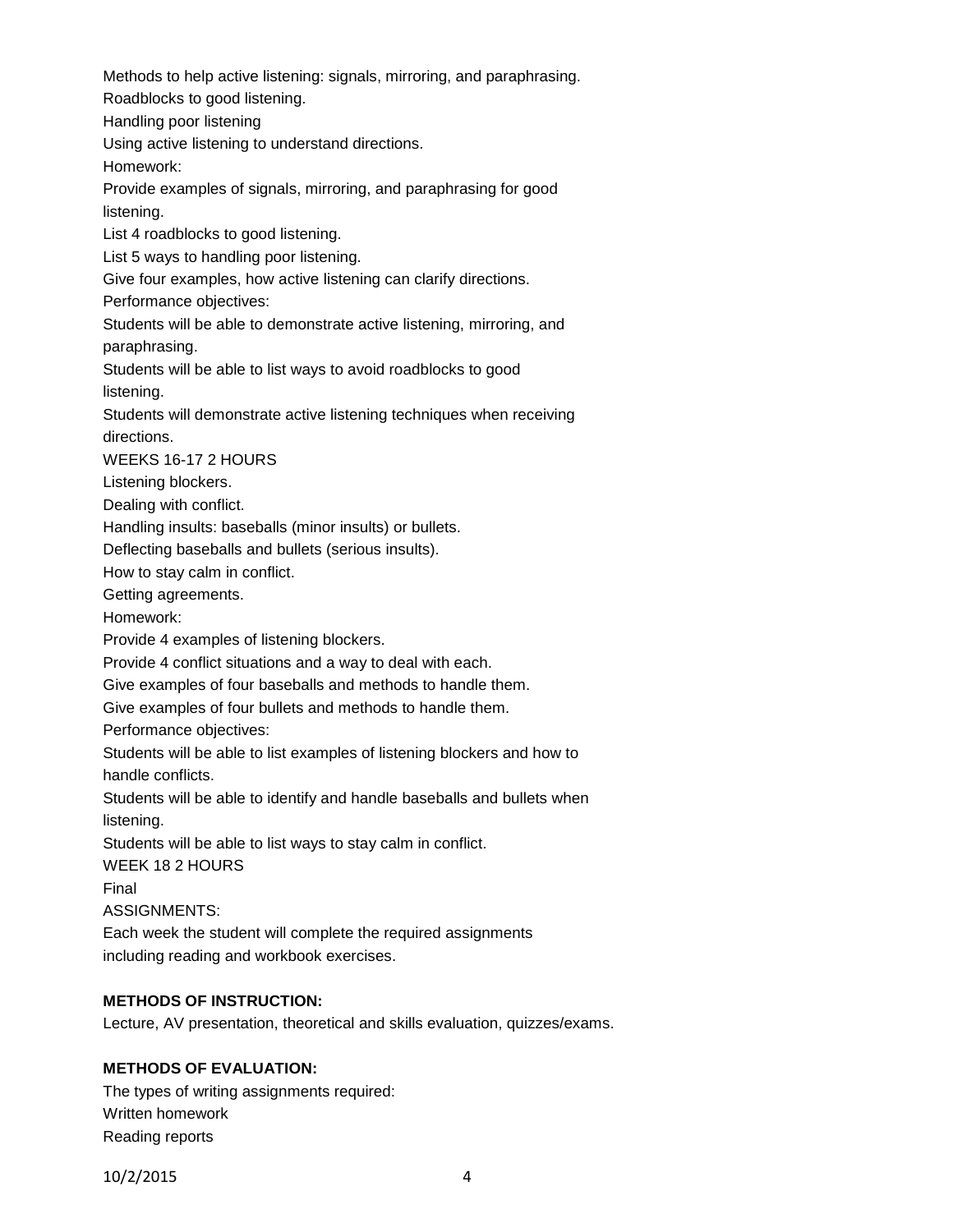Lab reports Other: SKILLS The problem-solving assignments required: Homework problems Field work Quizzes Exams The types of skill demonstrations required: Class performance Field work Performance exams The types of objective examinations used in the course: Multiple choice True/false Matching items Completion Other category: None The basis for assigning students grades in the course: Writing assignments: 20% - 40% Problem-solving demonstrations: 20% - 45% Skill demonstrations: 20% - 45% Objective examinations: 20% - 45% Other methods of evaluation: 0% - 0%

#### **REPRESENTATIVE TEXTBOOKS:**

Required: Donaldson, Cindy and Farley, Dan. Communicating in the Workplace, Work Skills Associates, 2014. Or other appropriate college level text. ISBN: 13: 9780966086928 (if available)

## **ARTICULATION and CERTIFICATE INFORMATION**

Associate Degree: CSU GE: IGETC: CSU TRANSFER: Not Transferable UC TRANSFER: Not Transferable

# **SUPPLEMENTAL DATA:**

Basic Skills: N Classification: I Noncredit Category: Y Cooperative Education: Program Status: 2 Stand-alone Special Class Status: N